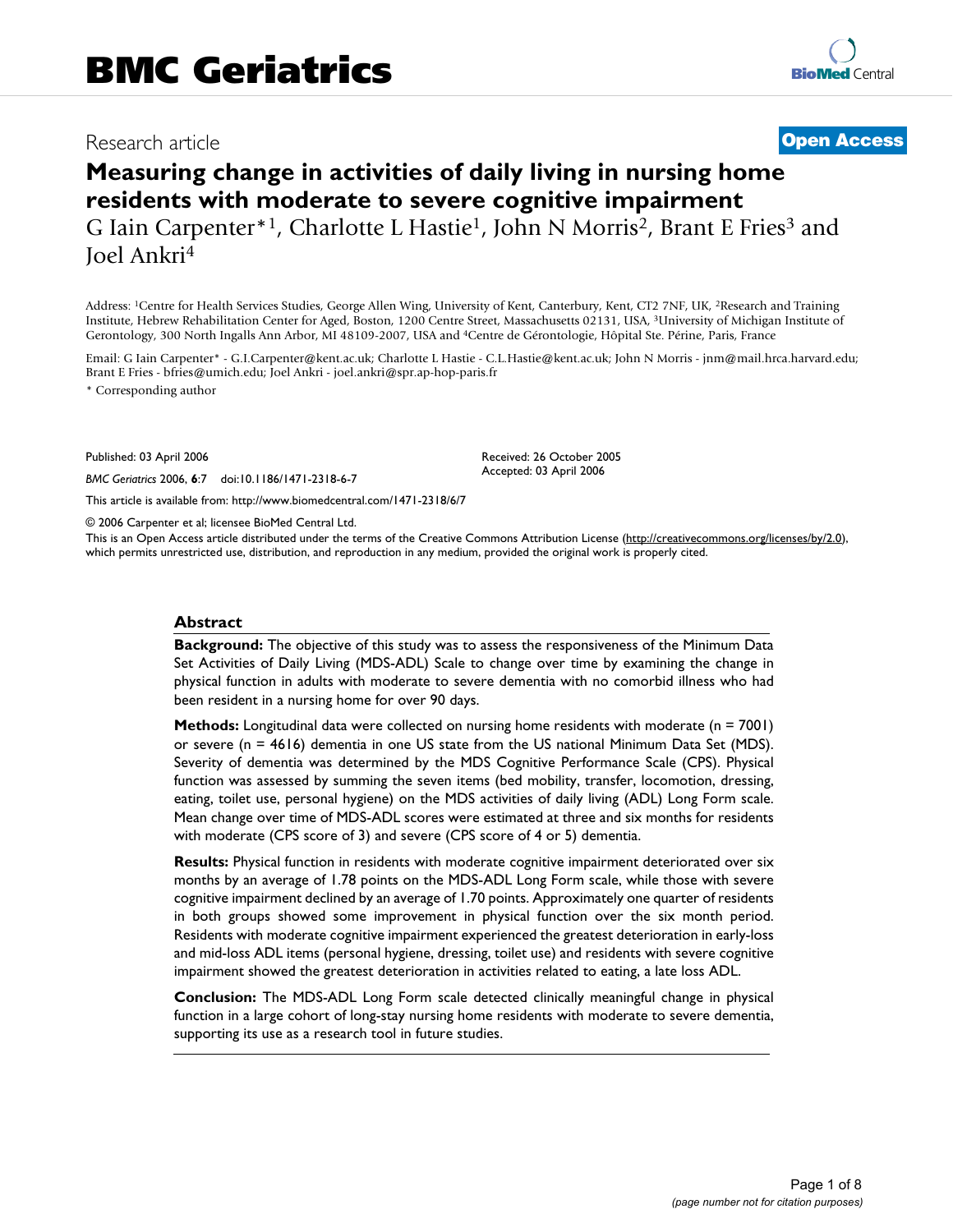### **Background**

Dementia, characterised by a progressive decline in cognitive function, affects up to 11 percent of those 65 and over, and 25 to 47 percent of those over the age of 85 [1]. Dementia adversely affects physical function, as measured by dependence in activities in daily living (ADL) [2-6]. Such decline causes a substantial burden for patients, their caregivers and society as a whole as patients become more dependent on caregiver and paid professional support, leading to increasing costs of care [7]. A loss of independence in activities of daily living is a key determinant of patient health-related quality of life [8] and a predictor of institutionalisation and mortality [9-11].

Dementia is widely prevalent in nursing homes residents [12,13], however few studies have assessed how physical function changes over time in nursing home residents with different levels of severity of cognitive impairment. The relationship between cognition and ADL has become an increasingly important area of dementia research as it can help to inform treatment decisions and it can help in the understanding of the value of new generations of pharmaceutical agents which aim to enhance cognitive function [14]. Previous studies that have assessed change over time have described change during the first 90 days of stay and therefore incorporated the confounding effects of change immediately after admission to a nursing home [15]. Other investigations included residents with comorbid illness, thus confounding the extent of the association between dependence in ADL and severity of dementia [16,17].

The Minimum Dataset Set (MDS) provides extensive data on residents of nursing homes. It was introduced in the United States in the early 1990s in response to the United States Congress in the Omnibus Budget Reconciliation Act of 1987 [18] and includes the mandatory requirement of data collection on cognition and ADL. The MDS is a unified, comprehensive needs assessment system used by professionals from multiple disciplines. It was developed through clinical reviews, tested in nursing homes and evaluated for validity and reliability [18]. A full assessment is performed on admission and annually thereafter, with a reduced quarterly assessment done every 90 days. Since implementation nationwide in the US, the MDS assessment tools have been introduced for care needs assessment and care planning in many countries around the world.

Although the primary aim for the development of the MDS is to improve the quality of care in nursing homes, it also provides a unique database for researchers. A number of studies have assessed the validity of specific MDS rating scales and commented on their usefulness as research tools [19,20]. MDS rating scales for physical function

have been validated against other standardised instruments, however few studies have assessed how well these MDS ADL scales measure change over time [19].

This study aims to assess the responsiveness of the MDS-ADL scale to change over time by examining the change in physical function in adults with moderate and severe dementia with no comorbid illness who have been resident in a nursing home for over 90 days. We excluded residents with very severe dementia as they were likely to be already severely physically impaired, and those with very mild dementia as decline in ADL was less likely to be related directly to cognitive impairment.

### **Methods**

#### *Study design and population*

This study was a longitudinal analysis of a representative sample of nursing home residents in one US state. MDS assessments for residents with a length of stay of greater than 90 days in the year 2002 were collected from a US National Resident Assessment Instrument database (n = 66,742) and follow-up data were extracted at three and six months [21]. We chose three month intervals between assessments to enable more precise examination of the rate and direction of change than is available in many longitudinal studies with assessment intervals of a year or more [22,23]. Residents with an expectation of being discharged prior to 90 days were excluded (n = 1998).

In order to minimise the effect of factors, other than cognitive impairment, in relation to change in ADL, residents were excluded if they had specific co-morbid diseases or conditions, or received specific treatments. These included history of learning disability, decreased auditory and visual acuity, problems with expressive speech, hypotension, seizure disorder, traumatic brain injury, manic depression, schizophrenia, HIV infection, septicaemia, weight fluctuation, inability to lay flat due to shortness of breath, dehydration, insufficient fluid consumption, internal bleeding, recurrent lung aspiration, end stage of disease, feeding by parenteral/IV or feeding tube, treatment including chemotherapy, radiation, tracheotomy care, transfusion, ventilator, for alcohol/drug problems, hospice care and respite care. Residents with concurrent or pre-existing limitations to mobility such as hip fracture, missing limb, bone fracture, cerebral palsy, stroke, hemiplegia/paresis, multiple sclerosis, paraplegia, Parkinson disease, or quadriplegia were also excluded. After applying these exclusions, the total number of residents available for study was 21,670. The most common reasons for exclusion were stroke (23%), presence of a learning disability (19%), impaired vision (10%) and hip fracture (5%). Nearly 40% of the sample had two or more of these exclusion criteria.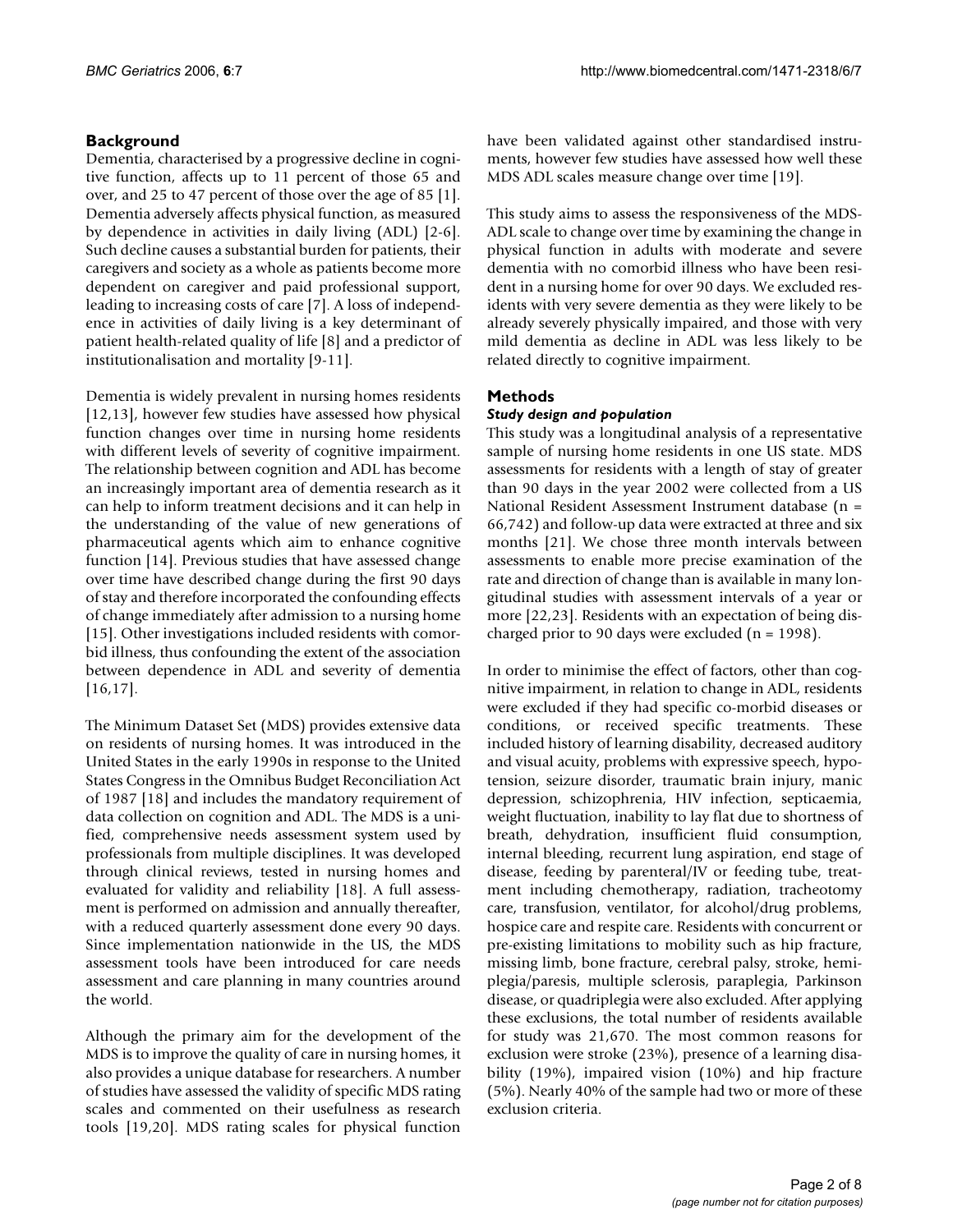#### *Assessment of cognitive impairment*

Cognitive impairment was measured using the MDS Cognitive Performance Scale (CPS), which classifies all residents into seven levels of cognitive performance ranging from a score of '0' (intact) to '6' (very severe impairment). These scores are derived from four MDS variables – two cognitive items (short-term memory and decision-making), one communication item (ability to make self understood) and one ADL item (eating). The CPS measure of cognitive impairment correlates highly with well accepted and frequently used research rating scale scores, including Folstein's Mini-Mental Status Examination (MMSE) [19,24-26]. This study examined the patterns of change in ADL for those residents with moderate to severe cognitive impairment therefore the CPS was used to identify residents in two groups: those with a CPS score of 3 (mean MMSE 15) and classified as moderate impairment  $(n = 7001)$  and those with a CPS score of 4 or 5 (mean MMSE 5–6) and classified as severe impairment ( $n =$ 4616). This method of classification has been used in other studies [16,17]. Residents with CPS scores of 0, 1, 2 (mild cognitive impairment) and 6 (very severe cognitive impairment) were excluded from the analysis.

#### *Assessment of activities of daily living*

**Item\* Description**

Change in ADL was measured using the MDS-ADL scale, which has also been validated against a number of standardised instruments for measuring physical function [26- 28]. This study used the ADL Long Form scale of the MDS which is composed of seven ADL items. This scale is the most sensitive to change over time of the three principal summary MDS-ADL scales available [29]. The seven items are outlined in Table 1. Each ADL item has six possible categories of response representing observation by a trained clinical professional over an assessment period of seven days. Assessments based on observed rather than self-reported physical function were considered to be more reliable with high-risk groups such as residents with cognitive impairment, given that discrepancies can arise between the two methods of data capture [30]. The categories of response for the MDS-ADL self-performance scores range from 0 (total independence) to 4 (total dependence). The MDS Long Form ADL scale is a sum of the responses to all the seven individual ADL items and has a range from '0' to '28', with higher scores indicating a greater dependence [29].

Baseline ADL scores were documented for each long-stay resident, using data from their earliest MDS-ADL assessment. Follow-up was assembled from assessments collected three and six months after this baseline assessment. In this way, the study includes long-stay residents with a range of nursing home lengths of stay in excess of 90 days.

#### *Analytic approach*

We report here on the mean score calculated at baseline and at the three and six month follow-up, both for the overall ADL scale and for each of the seven individual ADL items. Mean change was calculated from baseline to three and six months for both cognitive impairment groups, and we report mean change, standard deviations (SD) and 95% confidence intervals (CI).

#### *Ethical review*

The data used in this study were extracted from an aggregated anonymised database and submission to a research ethics committee was not required.

#### **Results**

#### *Sample characteristics and loss to follow-up*

The demographics and status at the three and six month follow-up are presented in Table 2. The moderate impairment group had a mean age (SD) of 85.6 (8.9) years and 80% were female. The proportion of those with moderate impairment no longer in residency at three months follow-up was 7% increasing to 18% by the six-month follow-up. The severe impairment group had similar demographic characteristics (mean age of 85.4 (8.7) years

|  |  | Table 1: The seven items included in the MDS-ADL Long Form scale. |  |  |  |
|--|--|-------------------------------------------------------------------|--|--|--|
|  |  |                                                                   |  |  |  |

| PCJU IPUUII                                                                                                                                                       |
|-------------------------------------------------------------------------------------------------------------------------------------------------------------------|
| This includes how a resident moves and turns their body position while in bed.                                                                                    |
| This includes how a resident moves between surfaces such as a bed and chair.                                                                                      |
| This includes how a resident moves between locations in their room and corridor outside their room.                                                               |
| This includes how a resident puts on, fastens, takes off all items of street clothing.                                                                            |
| This relates to how a resident eats and drinks, including other means of intake of nourishments such as tube feeding.                                             |
| This includes how a resident uses a toilet, commode, bedpan or urinal and transfer on and off the toilet.                                                         |
| This relates to how personal hygiene is maintained, including combing hair, brushing teeth, washing and drying face and<br>hands but excluding baths and showers. |
|                                                                                                                                                                   |

\* Categories of response to each item include: 0 (total independence or no or little help with an activity), 1 (supervision provided 3 or more times during last 7 days), 2 (limited assistance by staff with the resident highly involved in activity), 3 (extensive assistance by staff with the resident performing part of the activity), 4 (total dependence – full staff participation in activity during the entire 7 days) and 8 (activity did not occur). For this scale, category 8 was combined category 4.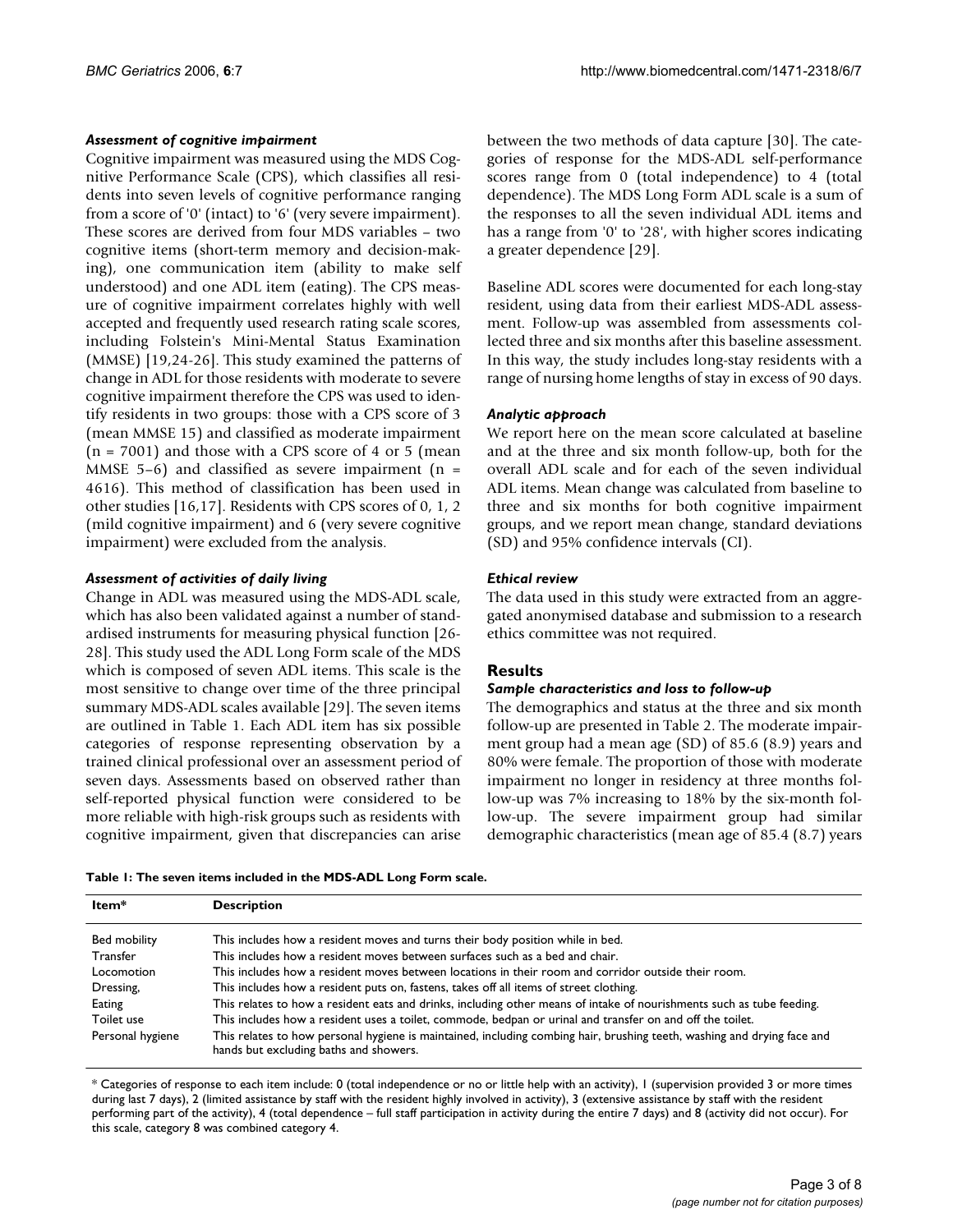and 80% female). Of this group 8% were no longer in residency at three months, of whom a third had died. At six months 21% were no longer in residency, of whom a further 20% had died. Other reasons for loss to follow-up included transfer to another nursing home or acute hospital (10% at 3 months and a further 5% at 6 months) and discharge home or to another non hospital or nursing home setting, but reasons were not known for about half those who were not still resident at the three and six month follow-up.

#### *Mean level of physical function*

In those with moderate cognitive impairment, mean ADL score at baseline was 14.77 (SD 7.34). The distribution of baseline scores for each ADL item is outlined in Figure 1. Dependence on staff was highest for functions relating to personal hygiene, dressing and toileting and lowest for eating. Mean ADL score increased to 15.63 (SD 7.40) at three months and 16.16 (SD 7.37) at six months (mean change at 6 months 1.8, std. dev. 4.4). For residents with severe cognitive impairment, the mean ADL score at baseline was 19.01 (SD 6.09). The distribution of ADL item scores for this group shows that dependence was highest for dressing, where 89% of residents required extensive or full assistance from staff, and lowest again for eating (Figure 1). The mean ADL score increased to 19.79 (6.16) at three months and 20.27 (6.07) at six months (mean change at 6 months 1.7, std. dev. 3.9).

#### *Change in physical function over time*

Tables 3 and 4 show the change in ADL scores from baseline to three and six months for overall ADL score and for each of the seven individual ADL items. By the end of the six-month period, overall physical function of residents with moderate cognitive impairment deteriorated significantly by 1.78 points (95% CI; 1.67 to 1.91) and by 1.70 points (95% CI; 1.59 to 1.83) for residents with severe impairment. Each ADL item showed a significant worsening at both three and six months for both groups. However, although overall 56% and 57% of residents with moderate and severe impairment, respectively, showed a decline in physical function at six months, a quarter of residents in both groups showed an improvement. Fewer than 30% of all residents at three months and 20% at six months were relatively stable, i.e., not changing (positive nor negative) more than one point in the ADL scale.

Residents in both cognitive groups showed a significant decline in all seven individual ADL items. The percentage of residents showing a decline ranged from 18% to 21%



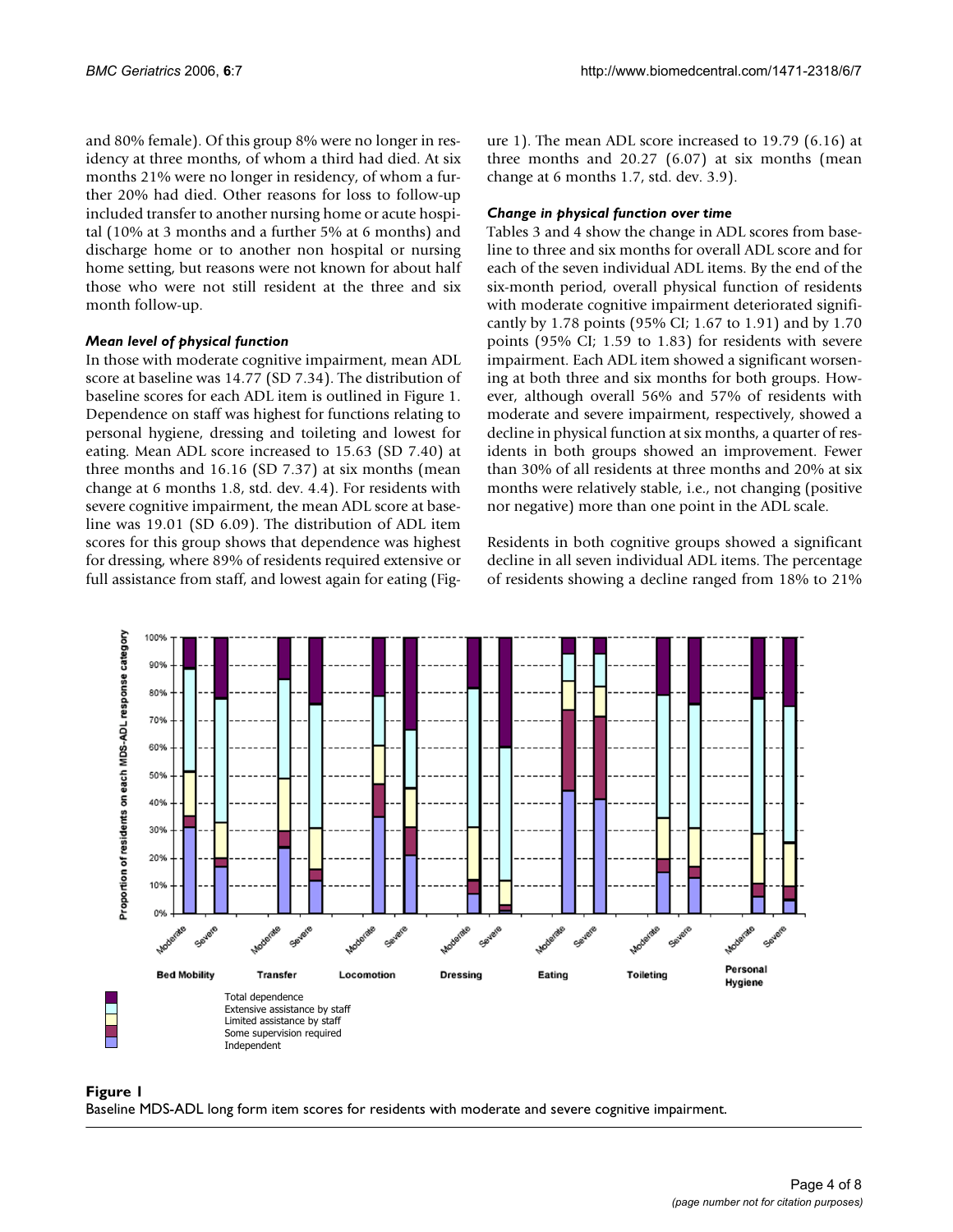|                                  | Moderate Impairment (CPS 3) $N = 7001$ | Severe Impairment (CPS 4,5) $N = 4616$ |  |  |
|----------------------------------|----------------------------------------|----------------------------------------|--|--|
| Age $(\%)$                       |                                        |                                        |  |  |
| < 75                             | 906 (8.7)                              | 383(8.3)                               |  |  |
| $75 - 84$                        | 2051 (29.3)                            | 1477 (32.0)                            |  |  |
| $85 - 94$                        | 3501 (50.0)                            | 2216 (48.0)                            |  |  |
| $95+$                            | 840 (12.0)                             | 540 (11.7)                             |  |  |
| Gender (%)                       |                                        |                                        |  |  |
| Male                             | 1429 (20.4)                            | 926(20.1)                              |  |  |
| Female                           | 5572 (79.6)                            | 3690 (79.9)                            |  |  |
| Status at 3 months follow-up (%) |                                        |                                        |  |  |
| Still resident in NH             | 6518(93.1)                             | 4254 (92.2)                            |  |  |
| Discharged or transferred        | 65(0.9)                                | 40 (0.9)                               |  |  |
| Deceased                         | 160(2.3)                               | 125(2.7)                               |  |  |
| Lost to follow-up                | 258(3.7)                               | 201(4.3)                               |  |  |
| Status at 6 month follow-up (%)  |                                        |                                        |  |  |
| Still resident in NH             | 5752 (82.2)                            | 3642 (78.9)                            |  |  |
| 3642 (78.9)                      | 138(2.0)                               | 87(1.9)                                |  |  |
| Deceased                         | 360(5.1)                               | 320(6.9)                               |  |  |
| Lost to follow-up                | 751 (10.7)                             | 567 (12.3)                             |  |  |

**Table 2: Demographics and status at three and six month follow-up for long-stay residents with moderate and severe cognitive impairment**

for the moderate cognitive impairment group and 14% to 29% for the severe impairment group at the three month assessment. This increased to ranges of 26% to 29% and 20% to 38% in the two cognitive groups, respectively, after six months. The percentage of residents who improved in each individual ADL item was smaller. Between 10% to 12% of those with moderate impairment and 9% and 13% in those with severe impairment improved at three months, and between 10% to 13% and 10% to 12% at six months (Tables 3 and 4).

There were also between-group differences in the decline rate for specific ADL's. A greater proportion of residents with moderate cognitive impairment experienced a decline in personal hygiene and dressing (early-loss ADLs items) and in toileting functions (a mid loss ADL item). At six months around 26% of residents with moderate impairment experienced a decline in these functions compared to around 21% with severe impairment. Although the proportion of residents showing a decline in the function of eating (a late-loss ADL) was high for both groups, it was highest for those with severe impairment (29% moderate vs. 38% severe).

#### **Discussion**

This study was the first assessment of ADL change over time using the MDS-ADL Long Form scale in long-stay nursing home residents with moderate to severe cognitive impairment, with no comorbid illness. The MDS-ADL scale detected a mean decline in ADL for residents with moderate and severe impairment of 1.78 and 1.70 points respectively. A change of one point in the MDS-ADL scale denotes a clinically meaningful change. An increase of one point represents a precisely defined increased require-

**Table 3: Mean change in physical function for each MDS-ADL Long Form item at 3 and 6 months for residents with moderate cognitive impairment (CPS = 3).**

| Change baseline to 3 months ( $n = 6518$ ) |               |           |           | Change baseline to 6 months ( $n = 5752$ ) |               |           |           |  |
|--------------------------------------------|---------------|-----------|-----------|--------------------------------------------|---------------|-----------|-----------|--|
| Mean (SD)                                  | 95% CI        | % decline | % improve | Mean (SD)                                  | 95% CI        | % decline | % improve |  |
| 1.02(3.77)                                 | $0.92 - 1.08$ | 45.8      | 27.0      | 1.78(4.46)                                 | $1.67 - 1.91$ | 55.6      | 24.8      |  |
|                                            |               |           |           |                                            |               |           |           |  |
| 0.16(0.93)                                 | $0.14 - 0.18$ | 19.5      | 10.7      | 0.27(1.06)                                 | $0.25 - 0.29$ | 25.8      | 11.6      |  |
| 0.17(0.90)                                 | $0.15 - 0.19$ | 20.1      | 10.7      | 0.28(0.99)                                 | $0.27 - 0.31$ | 26.6      | 10.3      |  |
| 0.22(1.27)                                 | $0.20 - 0.24$ | 20.8      | 11.5      | 0.33(1.40)                                 | $0.30 - 0.38$ | 27.4      | 12.7      |  |
| 0.12(0.73)                                 | $0.10 - 0.14$ | 19.0      | 10.2      | 0.19(0.82)                                 | $0.17 - 0.21$ | 25.6      | ПJ        |  |
| 0.18(1.00)                                 | $0.15 - 0.19$ | 21.0      | 12.1      | 0.32(1.13)                                 | $0.31 - 0.35$ | 28.5      | 12.0      |  |
| 0.12(0.80)                                 | $0.10 - 0.14$ | 18.3      | 10.8      | 0.24(0.91)                                 | $0.21 - 0.25$ | 26.4      | 11.2      |  |
| 0.11(0.70)                                 | $0.09 - 0.13$ | 18.9      | 10.2      | 0.21(0.80)                                 | $0.19 - 0.23$ | 26.8      | 10.5      |  |
|                                            |               |           |           |                                            |               |           |           |  |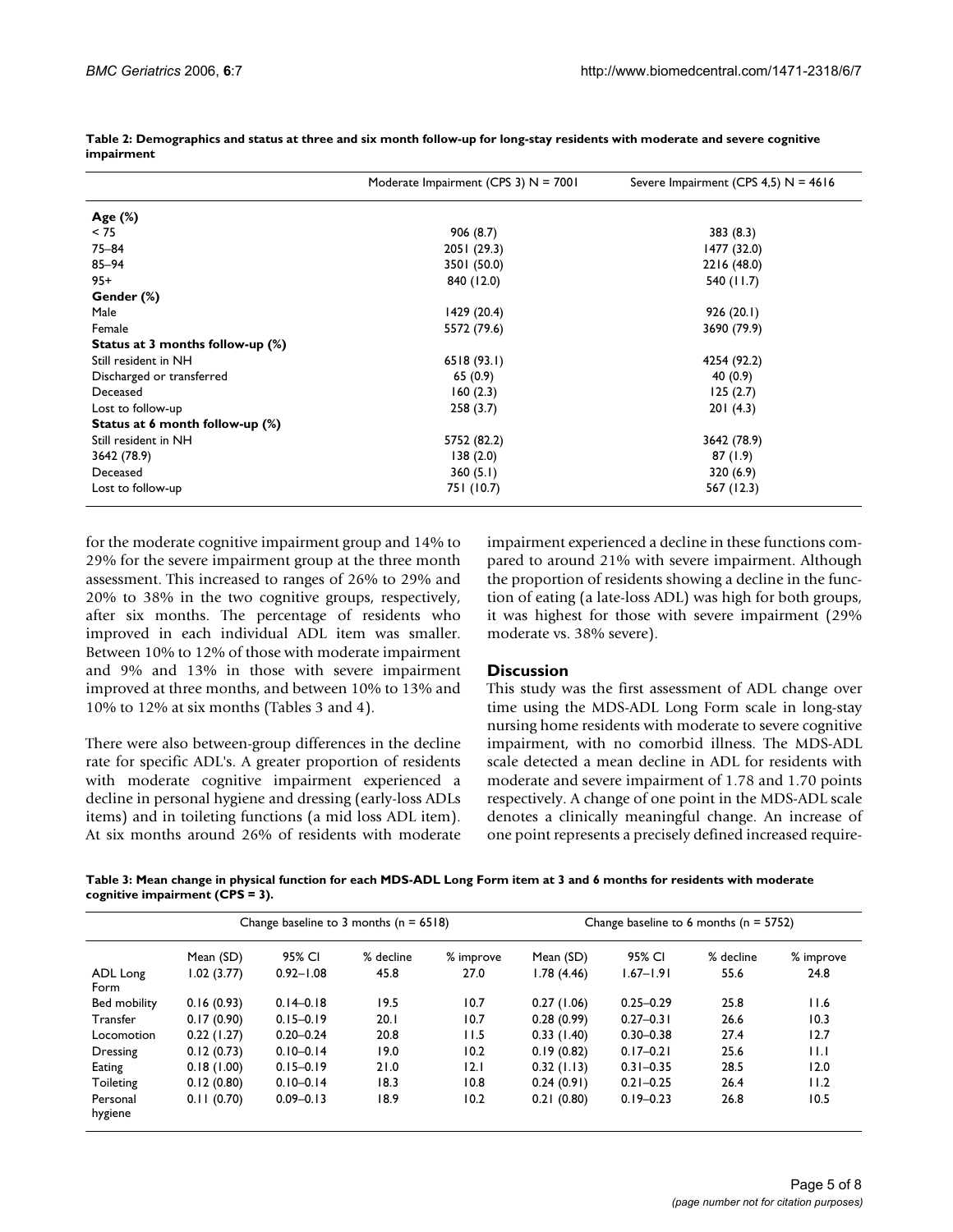|                     |            | Change baseline to 3 months ( $n = 4254$ ) |           |           | Change baseline to 6 months ( $n = 3642$ ) |               |           |           |
|---------------------|------------|--------------------------------------------|-----------|-----------|--------------------------------------------|---------------|-----------|-----------|
|                     | Mean (SD)  | 95% CI                                     | % decline | % improve | Mean (SD)                                  | 95% CI        | % decline | % improve |
| ADL Long            | 0.94(3.30) | $0.88 - 1.08$                              | 48.0      | 25.4      | 1.70(3.87)                                 | $1.59 - 1.83$ | 57.3      | 22.7      |
| Form                |            |                                            |           |           |                                            |               |           |           |
| Bed mobility        | 0.17(0.91) | $0.14 - 0.18$                              | 20.7      | 10.4      | 0.27(1.03)                                 | $0.23 - 0.31$ | 27.5      | H.I       |
| Transfer            | 0.16(0.87) | $0.14 - 0.18$                              | 19.9      | 10.4      | 0.28(0.97)                                 | $0.24 - 0.32$ | 26.8      | 10.2      |
| Locomotion          | 0.20(1.21) | $0.17 - 0.25$                              | 20.3      | 11.0      | 0.34(1.35)                                 | $0.31 - 0.39$ | 28.1      | 11.6      |
| Dressing            | 0.07(0.60) | $0.05 - 0.09$                              | 15.6      | 9.8       | 0.14(0.66)                                 | $0.12 - 0.16$ | 21.9      | 10.1      |
| Eating              | 0.27(1.04) | $0.25 - 0.29$                              | 29.1      | 13.0      | $0.46$ (1.15)                              | $0.41 - 0.49$ | 38.2      | 11.9      |
| Toileting           | 0.08(0.67) | $0.07 - 0.11$                              | 16.7      | 9.9       | 0.15(0.72)                                 | $0.13 - 0.17$ | 21.6      | 10.1      |
| Personal<br>hygiene | 0.05(0.54) | $0.04 - 0.08$                              | 14.6      | 9.4       | 0.12(0.63)                                 | $0.10 - 0.14$ | 20.2      | 9.7       |

**Table 4: Mean change in physical function for each MDS-ADL Long Form item at 3 and 6 months for residents with severe cognitive impairment (CPS = 4 or 5).**

ment for carer input confirmed as 'effective' during analysis and the extensive reviews and debriefings during the original development of the MDS-RAI [31]. Not only does this represent a change in the abilities of an individual, but also a change in the cost of their care. This study, which demonstrated a mean change of 1.7 points over six months based on a sample of 11,617 nursing home residents, shows that the MDS-ADL Long Form scale is sensitive to clinically relevant change over time in residents with moderate to severe cognitive impairment.

Furthermore, the study demonstrates that long-stay nursing home residents with moderate to severe cognitive impairment without comorbid illness have a high degree of physical impairment requiring assistance from staff in activities of daily living. Over time there is a general decline in ADL, indicating greater support is needed from nursing home staff. Comparison between the two dementia groups suggests a direct relationship between cognitive impairment and change in physical function over time; the more severe the cognitive impairment the more ADL items are likely to have been lost already, and the more likely they will continue to be lost in the ensuing months.

A higher proportion of residents with moderate cognitive impairment experienced a decline in the early and midloss ADLs (personal hygiene, dressing and toileting) compared to those more severely impaired. Residents with severe cognitive impairment showed the greatest decline in eating, a late-loss ADL. The main reason for the relatively small change in early and mid-loss ADLs (personal hygiene, dressing and toileting) for residents with severe impairment is likely due to these residents already having experienced substantial decline in these ADLs. This pattern of ADL follows the hierarchy of early, mid and late loss ADL originally outlined by Katz [32] and developed further in other studies since [18,33-35], and illustrated in the development of the MDS-ADL scales [29]. Early loss ADLs are in decline even before entering a nursing home

and almost universally contribute to the reasons for admission [10,11,35].

Two other studies have assessed ADL change using MDS data. One study using the MDS-ADL 20-point scale in a sample of long-stay nursing home residents with CPS scores of 0 to 5 reported a mean change of 0.95 (SD 3.0) over one year [16]. Another study, using the MDS-ADL 24-point scale, demonstrated only a 0.15 (SD 7.0) change in residents with Alzheimer's' disease with at least one year of follow-up. It concluded that the MDS-ADL scale may be limited as an outcome measure as it would require in excess of 3000 patients to detect statistically significant changes [19]. However, this result was based on a very small sample size  $(n = 60)$ . This present study, which demonstrated a clinically relevant mean change in MDS-ADL of 1.8 (SD 4.4) for the moderate and 1.7 (SD 3.9) for the severe group, suggests that statistical significance would require sample sizes of no more than 200 in each group, far fewer than the 3000 reported previously [19], further supporting its use as a research tool [36].

The main limitation of this study was that the analysis of ADL change over time does not include a number of residents who were lost to follow-up, either because they died or moved from the nursing home. However, this proportion was relatively small (19% at six months for both groups combined). Those residents who died may have shown a more marked decline in ADL compared to those who remained in the study. The study is also limited by the accuracy of the MDS dataset. However, for the cognitive function and ADL measures a high degree of reliability has been established [18].

This study supports existing evidence that despite the decline in ADLs, some residents showed an improvement in physical function – even long-stay residents with severe cognitive impairment. Investigation of factors associated with improvement and further research into interventions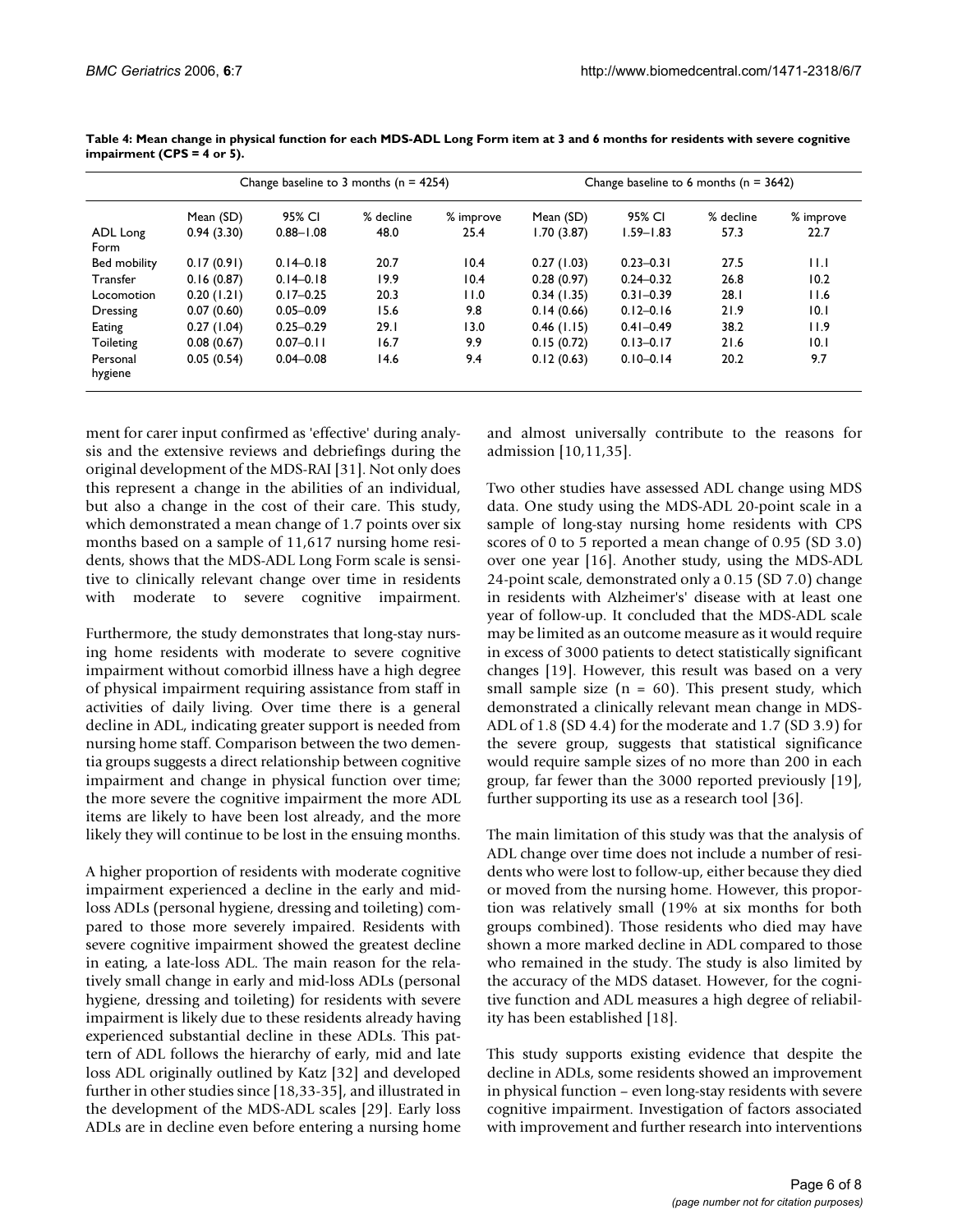that reduce ADL dependency, such as rehabilitation therapy and the prescription of pharmaceuticals that alter the rate of decline in cognitive function, will have the added benefit of reducing the ever-increasing pressures on nursing home care staff and quality of life of cognitively impaired residents. As the MDS assessment instrument is widely used in routine clinical practice and has demonstrated utility for pharmacoepidemiology [37-40], further research on drug interventions for the cognitively impaired or dementia patients should examine the effects of change in physical function. It would build on evidence from recent studies that have reported the relationship between treatments and reduction in decline of activities of daily living [14] ensuring that the residents and their carers can gain maximum benefit from these new agents for a common, distressing and debilitating condition.

#### **Conclusion**

Moderate to severe cognitive impairment was associated with decline in physical function, which confirms previous studies. However, further to this, we provide evidence of decline, and the rate of that decline, in a particularly vulnerable group in a relatively short period of time. This provides further supporting evidence for the use of the MDS-ADL scale as a research tool. The study also supports published research in the ordering of ADL loss into early, mid and late loss ADLs and its association with cognitive impairment. The more severe the cognitive impairment the more likely the subject is to have experienced decline in late loss ADLs. Most change in moderately impaired was in the early-loss and the mid-loss ADLs. These results could help direct the frequency and type of provision of care given to cognitively impaired residents of nursing homes and help inform future studies using MDS measures to assess the effect and cost benefits of interventions on the progression of dementia.

#### **Abbreviations**

ADL Activity of Daily Living

MDS Minimum Data Set

CPS Cognitive Performance Scale

MMSE Mini-Mental Status Examination

#### **Competing interests**

This study was supported by funding from Janssen-Cilag.

#### **Authors' contributions**

GIC, CLH, JNM and BEF contributed to the concept, design, data analysis and interpretation and writing of the manuscript. JA contributed to the data analysis and interpretation and writing of the manuscript. All authors read and approved the final manuscript.

#### **Acknowledgements**

GIC, JA, JNM and BEF are Fellows of inter*RAI*[41].

All the authors are funded by their institutions. CLH's time in this study was supported by funding from Janssen Cilag. The computer processing time to extract the data and run the statistical analyses was funded by Janssen Cilag.

We are grateful to Sue Langham whose contribution as independent medical writer was supported by Janssen Cilag.

The study was conducted at the request of Janssen Cilag using the inter*RAI*  research databases and research resources. The design, conduct, analyses and data interpretation were by GIC, CLH, JNM and BEF.

#### **References**

- Boustani M, Peterson B, Hanson L, Harris R, Lohr KN, U. S. Preventive Services Task Force: **[Screening for dementia in primary](http://www.ncbi.nlm.nih.gov/entrez/query.fcgi?cmd=Retrieve&db=PubMed&dopt=Abstract&list_uids=12779304) [care: a summary of the evidence for the U.S. Preventive](http://www.ncbi.nlm.nih.gov/entrez/query.fcgi?cmd=Retrieve&db=PubMed&dopt=Abstract&list_uids=12779304) Services Task Force.[summary for patients in Ann Intern [Med. 2003 Jun 3;138\(11\):I60; PMID: 12779314\].](http://www.ncbi.nlm.nih.gov/entrez/query.fcgi?cmd=Retrieve&db=PubMed&dopt=Abstract&list_uids=12779304)** *Ann Intern Med* 2003, **138(11):**927-937.
- 2. Freels S, Cohen D, Eisdorfer C, Paveza G, Gorelick P, Luchins DJ, Hirschman R, Wesson-Ashford J, Levy P, Semla T, Shaw H: **Functional Status and Clinical Findings in patients with Alzheimer's Disease.** *Journal of Gerontology: Medical Science* 1992, **47(6):**M177-M182.
- 3. Cho C, Cho H, Cho K, Choi K, Oh H, Bae C: **Factors associated with Functional Dependence in Alzheimer's Disease.** *Journal of Clinical Geropsychology* 2001, **7(1):**79-89.
- 4. Bennett H, Corbett AJ, Gaden S, Grayson DA, Kril JJ, Broe GA: [Sub](http://www.ncbi.nlm.nih.gov/entrez/query.fcgi?cmd=Retrieve&db=PubMed&dopt=Abstract&list_uids=12473008)**[cortical Vascular Disease and Functional decline: A 6-year](http://www.ncbi.nlm.nih.gov/entrez/query.fcgi?cmd=Retrieve&db=PubMed&dopt=Abstract&list_uids=12473008)** [predictor study.](http://www.ncbi.nlm.nih.gov/entrez/query.fcgi?cmd=Retrieve&db=PubMed&dopt=Abstract&list_uids=12473008) Journal of the American Geriatrics Society 2002, **50:**1969-1977.
- 5. Aguero-Torres H, Fratiglioni L, Guo Z, Viitanen M, von Strauss E, Winblad B: **[Dementia is the major Cause of Functional](http://www.ncbi.nlm.nih.gov/entrez/query.fcgi?cmd=Retrieve&db=PubMed&dopt=Abstract&list_uids=9772843) [Dependence in the Elderly: 3-year follow up data from a pop](http://www.ncbi.nlm.nih.gov/entrez/query.fcgi?cmd=Retrieve&db=PubMed&dopt=Abstract&list_uids=9772843)[ulation-based study.](http://www.ncbi.nlm.nih.gov/entrez/query.fcgi?cmd=Retrieve&db=PubMed&dopt=Abstract&list_uids=9772843)** *American Journal of Public Health* 1998, **88(10):**1452-1456.
- 6. Black SA, Rush RD: **[Cognitive and Functional Decline in Adults](http://www.ncbi.nlm.nih.gov/entrez/query.fcgi?cmd=Retrieve&db=PubMed&dopt=Abstract&list_uids=12473009) [Aged 75 and Older.](http://www.ncbi.nlm.nih.gov/entrez/query.fcgi?cmd=Retrieve&db=PubMed&dopt=Abstract&list_uids=12473009)** *Journal of the American Geriatrics Society* 2002, **50:**1978-1986.
- 7. Ostbye T, Crosse E: **[Net economic costs of dementia in Can](http://www.ncbi.nlm.nih.gov/entrez/query.fcgi?cmd=Retrieve&db=PubMed&dopt=Abstract&list_uids=7954140)[ada.](http://www.ncbi.nlm.nih.gov/entrez/query.fcgi?cmd=Retrieve&db=PubMed&dopt=Abstract&list_uids=7954140)** *Canadian Medical Association Journal* 1994, **151:**1457-1464.
- 8. Andersen CK, Wittrup-Jensen KU, Lolk A, Andersen K, Kragh-Sørensen P: **Ability to perform activities of daily living is the main factor affecting quality of life in patients with dementia.** *Health and Quality of Life Outcomes* 2004, **2:**52.
- 9. Gambassi G, Landi F, Lapane K, Sgadari A, Mor V, Bernabei R: **Predictors of mortality in patients with Alzheimer's disease living in nursing homes.** *Neurology Neurosurgery and Psychiatry* 1999, **67:**59-65.
- 10. Barberger-Gateau P, Fabrigoule C: **Disability and Cognitive Impairment in the Elderly.** *Disability and Rehabilitation* 1997, **19(5):**175-193.
- 11. Heyman A, Peterson B, Fillenbaum GG, Pieper C: **[Predictors of](http://www.ncbi.nlm.nih.gov/entrez/query.fcgi?cmd=Retrieve&db=PubMed&dopt=Abstract&list_uids=9153462) [time to institutionalisation of patients with Alzheimer's dis](http://www.ncbi.nlm.nih.gov/entrez/query.fcgi?cmd=Retrieve&db=PubMed&dopt=Abstract&list_uids=9153462)[ease: the CERAD experience, part XVII.](http://www.ncbi.nlm.nih.gov/entrez/query.fcgi?cmd=Retrieve&db=PubMed&dopt=Abstract&list_uids=9153462)** *Neurology* 1997, **48:**1304-1309.
- 12. Laing B: **Laing's Healthcare Market Review 2002-2003.** London Laing & Buisson; 2002.
- 13. Department of Health and Human Services CDCNCHS: **NCHS Data on Alzheimer's Disease.** 2000.
- 14. Potkin SG: **[The ABC of Alzheimer's disease: ADL and improv](http://www.ncbi.nlm.nih.gov/entrez/query.fcgi?cmd=Retrieve&db=PubMed&dopt=Abstract&list_uids=12636178)[ing day-to-day functioning of patients.](http://www.ncbi.nlm.nih.gov/entrez/query.fcgi?cmd=Retrieve&db=PubMed&dopt=Abstract&list_uids=12636178)** *Int Psychogeriatr* 2002, **14(Suppl 1):**7-26.
- 15. Gillen P, Spore D, Mor V, Freiberger W: **[Functional and residen](http://www.ncbi.nlm.nih.gov/entrez/query.fcgi?cmd=Retrieve&db=PubMed&dopt=Abstract&list_uids=8548510)[tial status transitions among nursing home residents.](http://www.ncbi.nlm.nih.gov/entrez/query.fcgi?cmd=Retrieve&db=PubMed&dopt=Abstract&list_uids=8548510)** *J Gerontol A Biol Sci Med Sci* 1996, **51(1):**M29-36.
- 16. McConnell ES, Pieper CF, Sloane RJ, Branch LG: **[Effects of cognitive](http://www.ncbi.nlm.nih.gov/entrez/query.fcgi?cmd=Retrieve&db=PubMed&dopt=Abstract&list_uids=12456736) [performance on change in physical function in long-stay](http://www.ncbi.nlm.nih.gov/entrez/query.fcgi?cmd=Retrieve&db=PubMed&dopt=Abstract&list_uids=12456736) [nursing home residents.](http://www.ncbi.nlm.nih.gov/entrez/query.fcgi?cmd=Retrieve&db=PubMed&dopt=Abstract&list_uids=12456736)** *J Gerontol A Biol Sci Med Sci* 2002, **57(12):**M778-84.